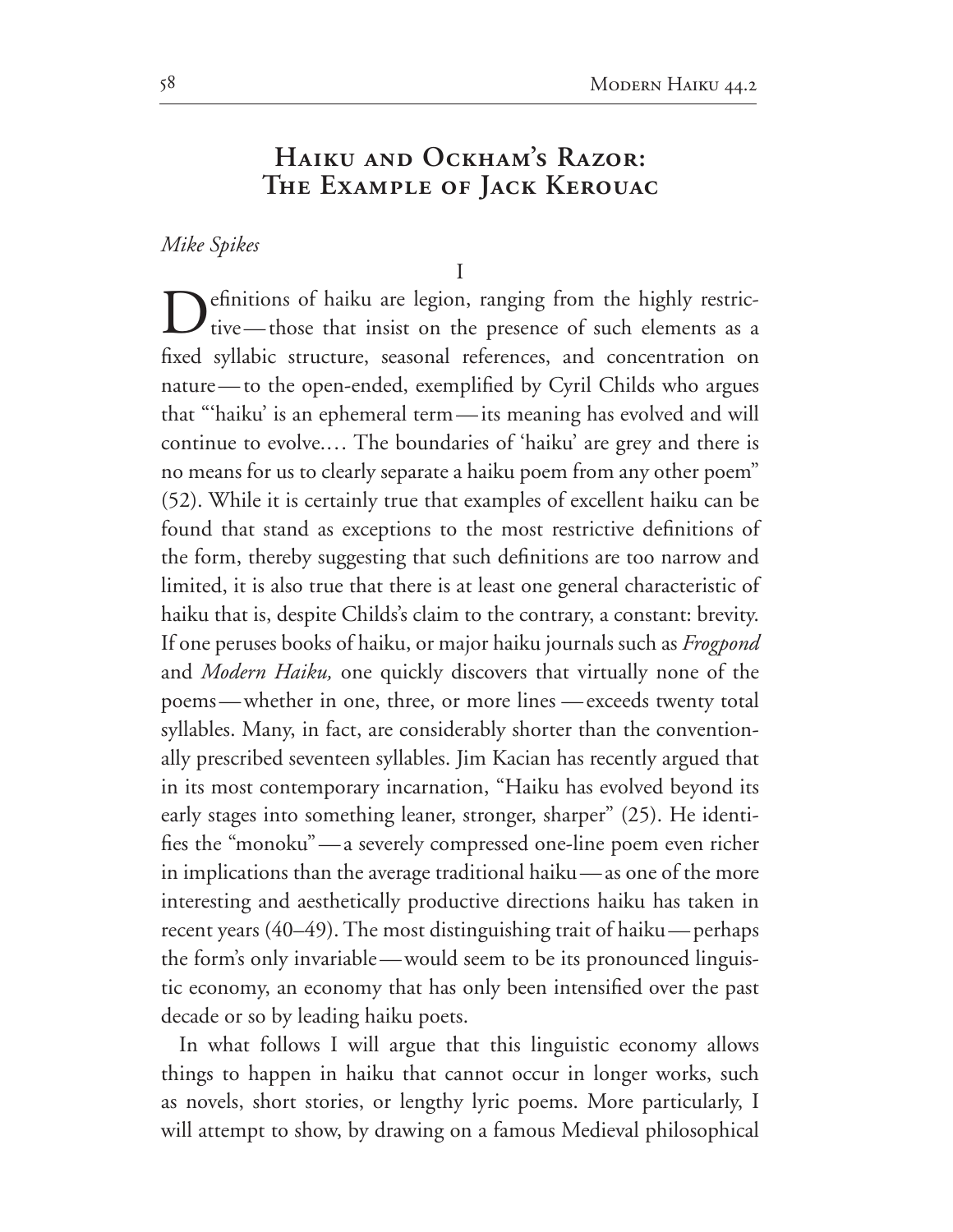principle-Ockham's Razor-that the conciseness of haiku enables them to achieve an aesthetically satisfying truth and simplicity, and at the same time an intellectually stimulating suggestiveness and com plexity, of which no other genre is capable. A very brief comparison and contrast of a haiku and a novel written by the same author and that treat the same theme will serve to illustrate my claim that less can be more. Specifically, I will show what Jack Kerouac is able to do with a particular idea in his traditional three-line haiku "Early morning yellow flowers/—Thinking about/The drunkards of Mexico" (12) that he is unable to accomplish with it in *On the Road,* his most famous work of fiction.

## $\prod$

Though the New Criticism has long been out of vogue and roundly attacked in literary theory circles, certain New Critical principles nonetheless remain eminently sensible and supremely useful. Chief among these is one developed by Cleanth Brooks in his seminal essay "The Heresy of Paraphrase," the eleventh chapter of his 1947 book, *The Well Wrought Urn*. Here Brooks argues that a poem—and by "poem" he implies any poetic, literary text, whether that text be in verse or prose—cannot be reduced to a brief, abstract summation of its theme or meaning. In fact, he goes so far as to suggest that it is even a mistake to equate detailed analyses of poems with poems themselves. Brooks observes "the reader may well ask: is it not possible to frame a proposition, or a statement, which will adequately represent the total meaning of the poem" (205). And he very commonsensically responds: "The answer must be that the poet himself obviously did not [think so] … else he would not have had to write his poem" (206). If there were nothing other to the language of the poem than what might be captured in a paraphrase of it—than in ideas, no matter how briefly or elaborately detailed, derived from the text's actual words—then the poet would surely not have wasted time writing the poem but would have instead simply presented his or her conclusions in straightforward expository prose, in a para phrase of some sort.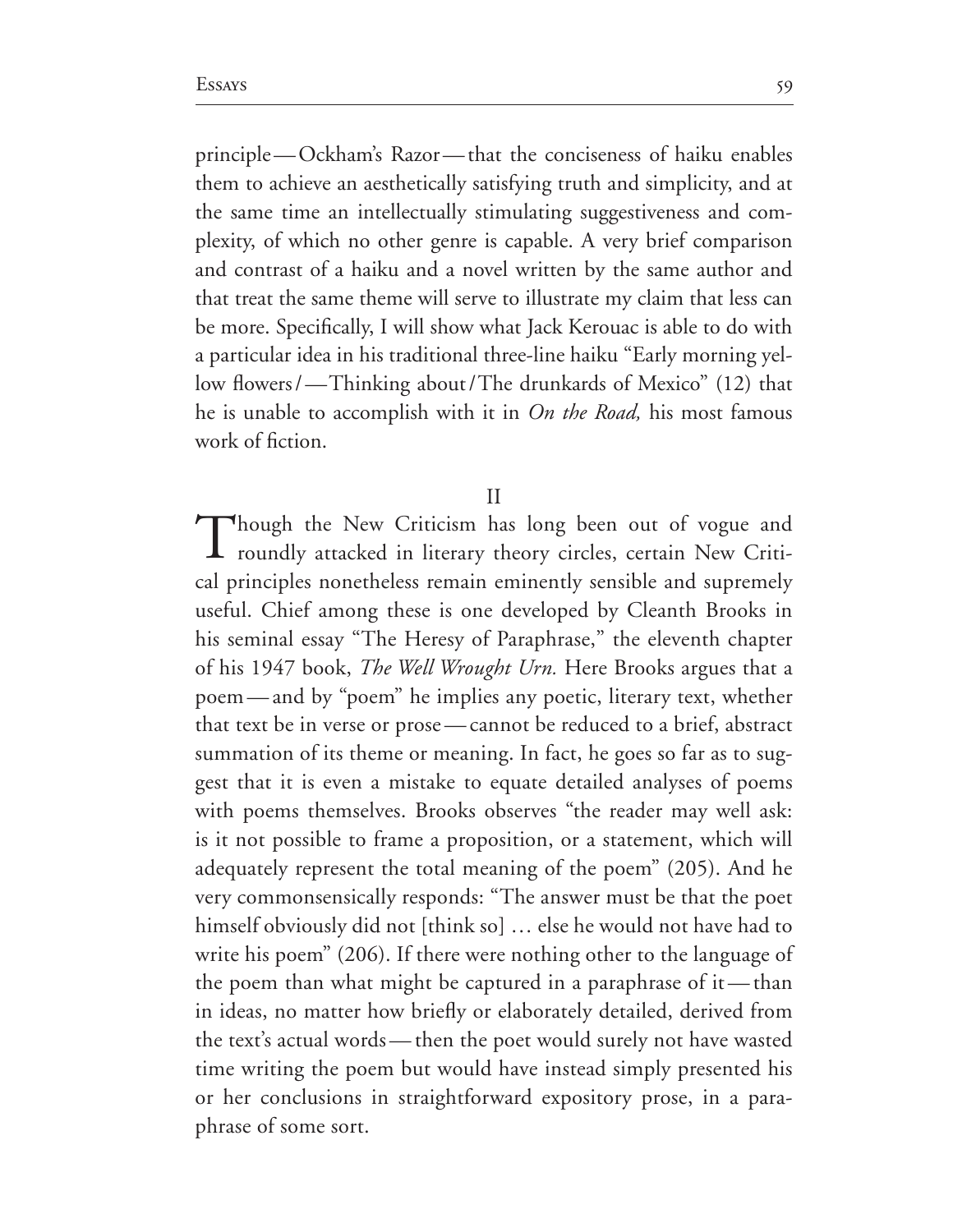Obviously it is possible to derive themes and concerns from poems. Brooks readily recognizes that for certain purposes paraphrase, even of the abbreviated and abstract sort, is not only admissible but rec ommended, most useful. "The point is surely not that we cannot de scribe adequately enough for many purposes what the poem in general is 'about' and what the general effect of the poem is" (196), Brooks writes. "We can very properly use paraphrases as pointers and short hand references provided we know what we are doing" (196–97). And, of course, Brooks and the New Critics famously made their livings by meticulously analyzing literary texts, by translating them into detailed interpretive paraphrases. Brooks's aim, then, is clearly not to argue that commentary, of either the abbreviated or extended type, is pointless. Rather, it is to acknowledge and highlight the fact that there is some thing special and unique about the actual words of a poem. The poem's words are richer in connotations and play out a more complex drama than the words of an expository prose work  $(210, 204)$ . That is to say, poetic language incarnates and expresses themes and concerns in a way that transforms them into something other and more than they are in their prose paraphrase. In sum, the literary text, Brooks suggests, enhances and nuances—aesthetically charges—any plain-spoken, analytical statement of its senses.

A prominent theme shared by Kerouac's haiku "Early morning yel low flowers" and his lyrical, poetry-in-prose novel *On the Road* is the contradictory, double-edged nature of the drunken life. On the one hand, both texts celebrate drunkenness, while on the other hand each offers veiled warnings concerning its darker dimensions. Certainly, this is not the only, or perhaps even the principal, theme of either of these works. Each text is rich, sponsoring multiple interpretations. But both the poem and the novel can be paraphrased, to use Brooks's language, in these terms. And as I will attempt to show, the haiku incarnates that paraphrase in such a way that gives it a unique and special value, that endows it with sense and significance that this paraphrase lacks in its novelistic expression.

*On the Road'*s celebration of the drunken life—in both the literal and metaphorical senses of "drunken" - is readily apparent. Sal Paradise,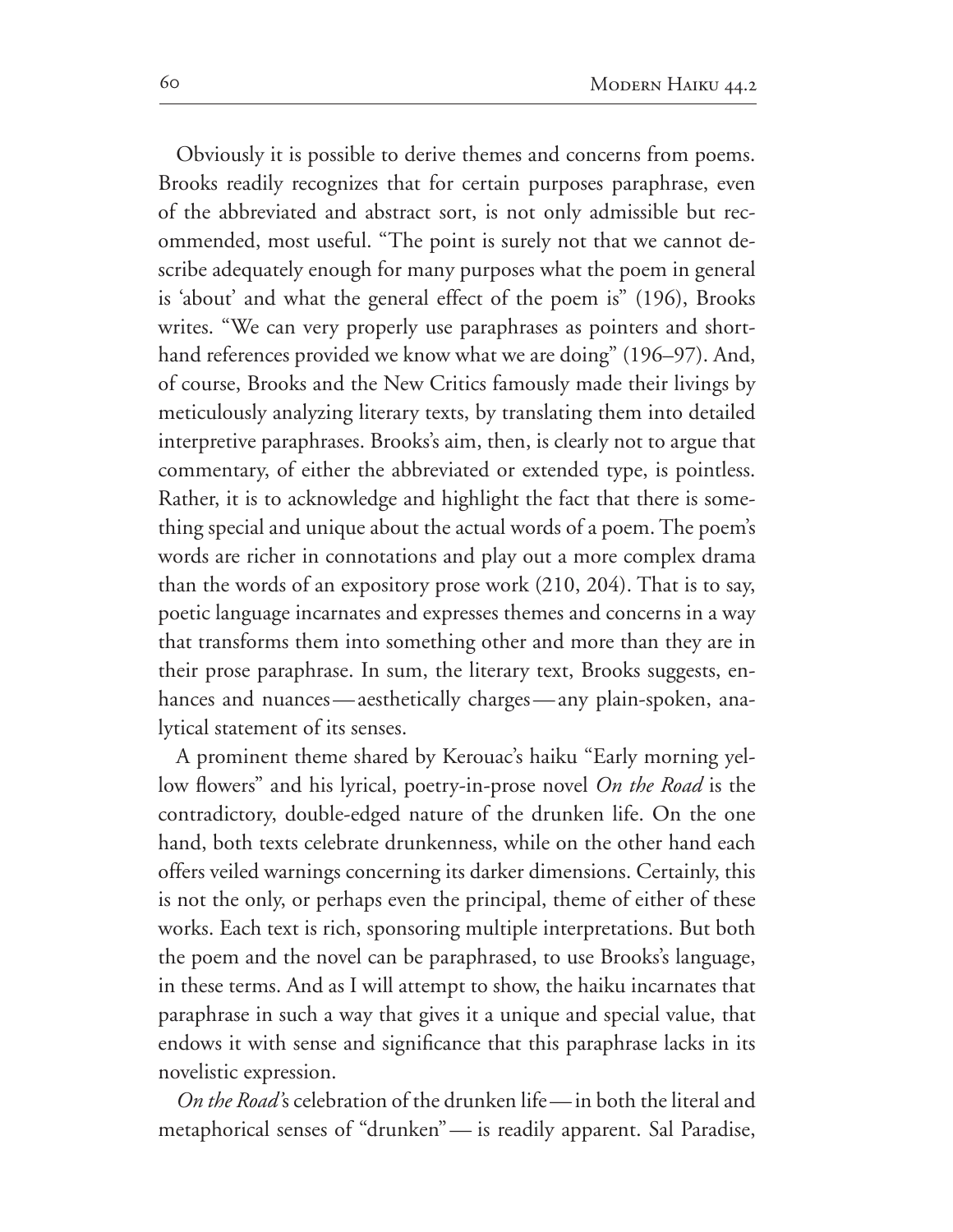Dean Moriarty, and company delight in rebelling against the sober lifestyle and mores of middle-class America at the time the novel is set, the late 1940s and early 1950s. In perhaps the most famous passage in the book, Sal, the narrator, declares: "the only people for me are the mad ones, the ones who are mad to live, mad to talk, mad to be saved, desirous of everything at the same time, the ones who never yawn or say a commonplace thing, but burn, burn, burn like fabulous roman candles" (5). An existence drunk on freedom, on intense intellectual and sensual experience that defies bourgeois conventions, is the existence that Sal—and even more so Dean—pursue throughout the novel. Frequently, Sal's and Dean's drunkenness is literal, entails deranging the senses with drugs or alcohol in order to achieve a height ened state of awareness or well-being. "I was getting drunk and didn't care; everything was fine" (30), Sal at one point defiantly asserts. And later he records: "I didn't know what was happening to me, and I suddenly realized it was only the tea that we were smoking. Dean had bought some in New York. It made me think that everything was about to arrive" (119). Always, whether the drunkenness is literal or metaphorical, the idea is to know a depth and freshness of experience—an edginess—that is unavailable to the average middle-class American who lives a temperate, regimented, straitlaced life.

Though the novel celebrates the drunken life, it also identifies cer tain drawbacks of and dangers to it. Dean's and Sal's relentless quest for "kicks" is in many ways destructive, leaves a trail of hurt and sorrow. At one point Galatea, a female acquaintance of Moriarty's, comments on how Dean, drunk on the drive for sensual thrills, selfishly takes his pleasure from women, impregnates them, and then abandons both the women and children he has fathered. "'For years now you haven't had any sense of responsibility for anyone," Galatea admonishes. "You've done so many awful things I don't know what to say to you"  $(182-83)$ . Though Sal offers an anemic defense of his friend, the fact that he so honestly and bluntly records Galatea's accusations implicitly acknowl edges their inescapable truth. Likewise, in an incident toward the end of the novel, Sal tries to shrug off Dean's selfishness but winds up conceding it. Dean, Sal, and Stan Shepherd visit a brothel in Mexico. In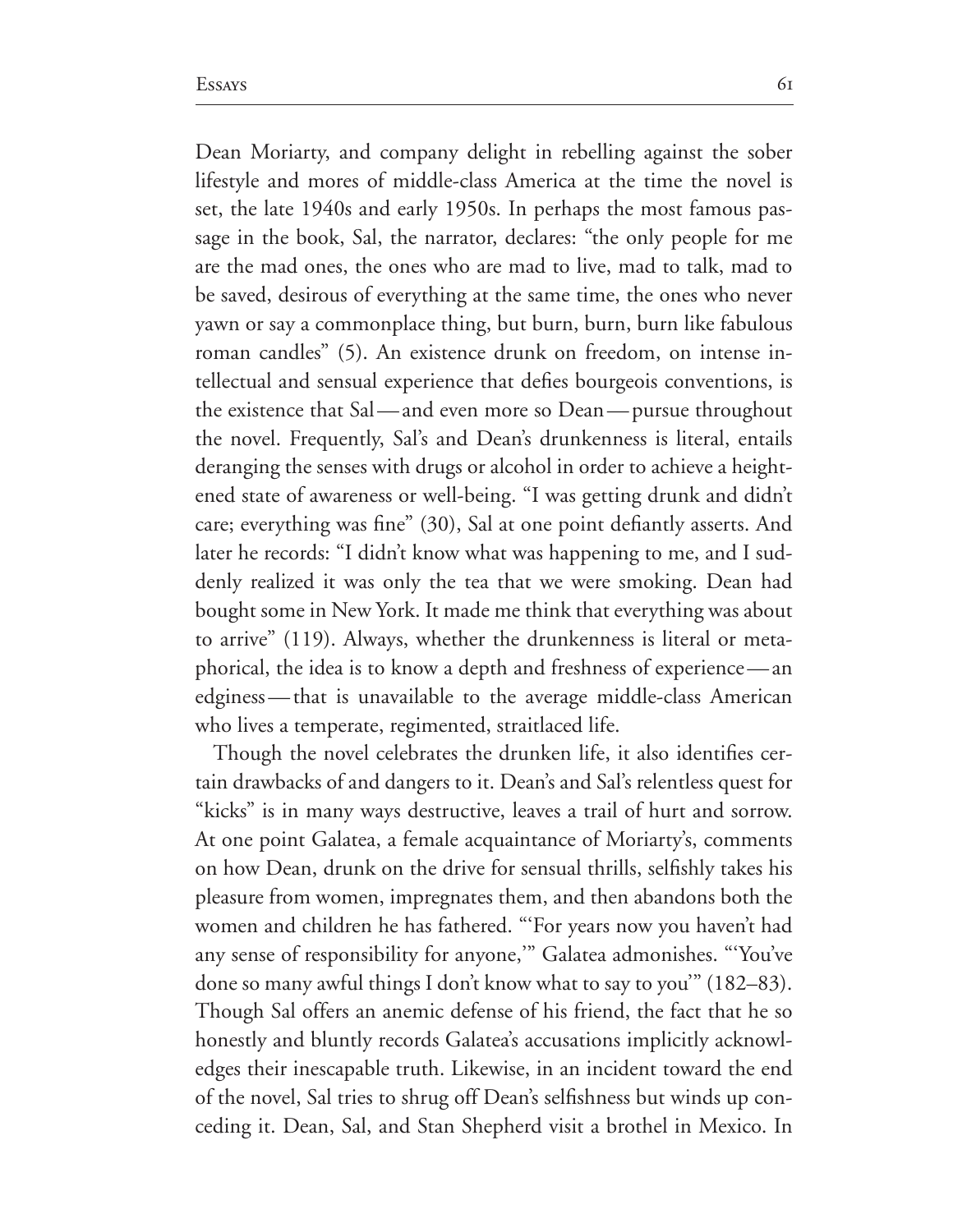this episode, which the text depicts in decidedly seedy terms, suggest ing some implicit degree of criticism of their debauched behavior, the three smoke massive amounts of marijuana and then have sex with un derage prostitutes. It is shortly after this incident that Dean, in further pursuit of his mad goals, abandons his friend Sal, who has contracted a severe case of dysentery. Though Sal says he understands "the impossible complexity of his [Dean's] life," he is forced to admit "what a rat he was" (288). It might be argued that one of the reasons Sal, at the very end of the novel, finally rejects Moriarty and the road, albeit with pronounced regret and decidedly mixed feelings, is that he sees, at least partially from observing and participating in Dean's adventures over the years, how empty, rootless, and sometimes sleazy the drunken life can be. Sal finally settles down with a woman who, one evening in New York, offers him not alcohol or drugs but rather hot chocolate (290).

Whereas it takes Kerouac in his novel some three hundred pages to celebrate and critique the drunken life, he is able to do so in just three short lines—ten words, nineteen total syllables—in his haiku. On its surface, "Early morning yellow flowers," the first line of the poem, is an entirely positive image. "Yellow" suggests the sun, light and life. "Flowers" is an image of natural beauty. And "early morning" is that time of each day when the world comes alive, when darkness gives way to light; it is the season of youth and vitality. Juxtaposed with this image in the poem is another, seemingly very different one: the thought the narrator has of "the drunkards of Mexico." The fact that these "drunkards" are "of Mexico," and not someplace in America, does lend them a certain exotic appeal. Still, however, they remain "drunkards."

The poem's opening image, in typical haiku fashion, implicitly com ments upon the second, endows it with particular sense and signifi cance. "Early morning yellow flowers," seemingly so different in its connotations from "the drunkards of Mexico," can, upon closer ex amination, be read as a metaphor for those "drunkards." That is to say, the poem counter-intuitively suggests that there is something naturally beautiful, vital and alive, about the "drunkards of Mexico." It rejects the conservative, socially conventional notion that to be a drunkard is a bad thing and, instead, proclaims the opposite, that there is something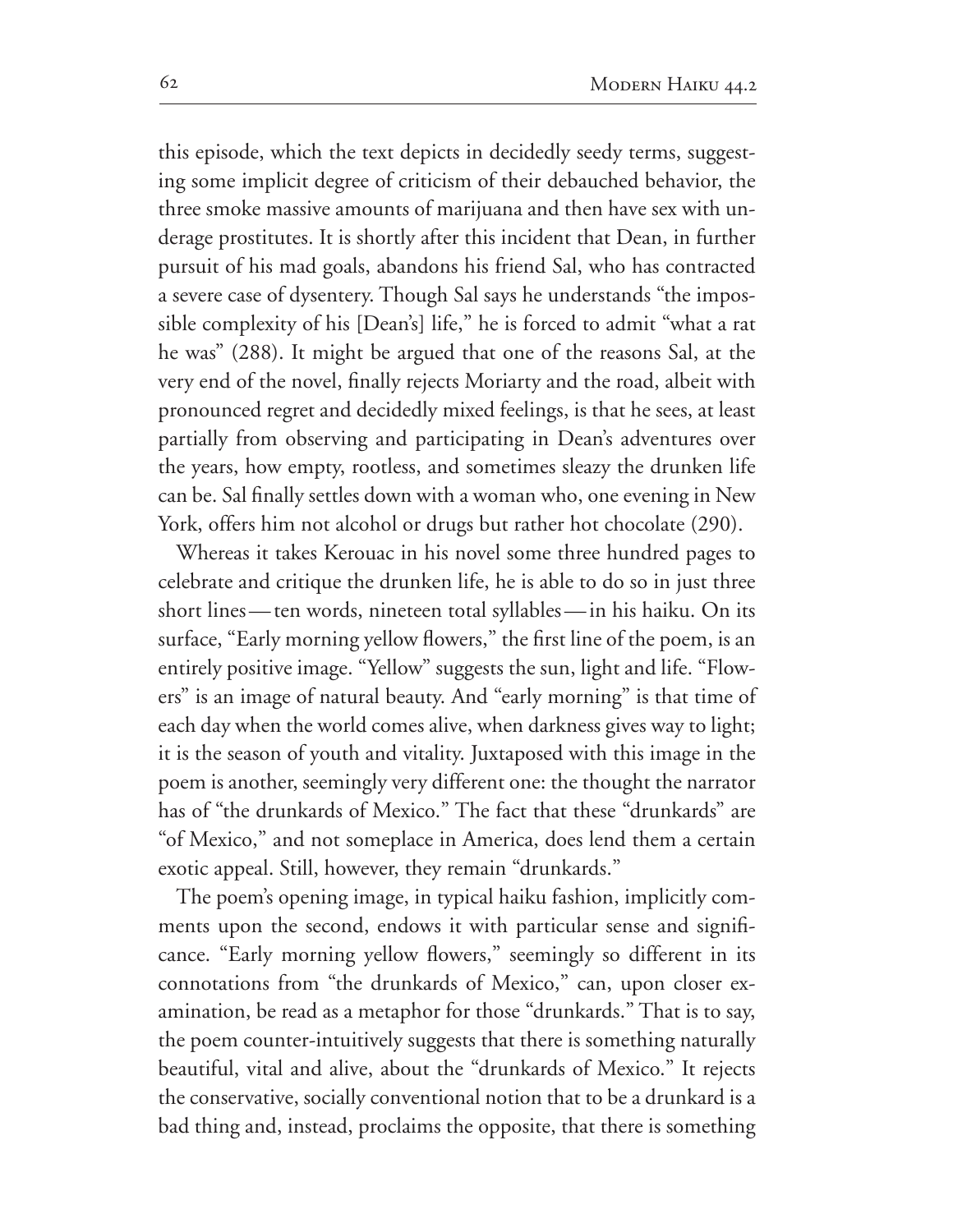positive, exotic and alluring, about this condition: these "drunkards of Mexico" are as appealing as "early morning yellow flowers." Furthermore, it is important to note that drunkenness in Kerouac's poem, as in his novel, can be construed both literally and figuratively: "drunk ards" in the sense of drunk on alcohol or high on some other drug, or "drunkards" in the broader sense of drunk on life, on intense intel lectual and sensual experiences. In short, like *On the Road*, the haiku celebrates, on multiple levels, a life of intoxication.

And yet, though the poem's opening image can be interpreted as entirely positive, it can also be read in an opposite way, as connoting lack and limitation. "Early morning" suggests freshness and youth not only in their obvious, affirmative senses, but in their negative dimen sions as well. Youth, the season of vitality and exuberance, is also the season of naivety and unrealistic expectations. The narrator thinks of the "yellow flowers" as they are and appear in the "early morning." Thus, by metaphorical extension, those "drunkards of Mexico," for which the flowers stand, are also being viewed from the "early morning" perspective, as they are and present themselves in that condition. From the naive, innocent—"early morning"—viewpoint the drunken state is indeed a romantic, visionary, entirely positive one. But from a more mature and seasoned perspective—metaphorically, an afternoon or evening vantage—all sorts of possible problems with the drunken condition, in both its literal and figurative dimensions, suggest them selves. Drunkenness often ends in broken relationships, sordid excess, and burned-out lives, the sort of problems Kerouac subtly identifies in *On the Road*. In sum, the poem, like the novel, critiques at the same time it celebrates the life of intoxication.

The haiku's ability to incarnate in a very few words the same basic ideas that it takes the novel a number of pages to express gives the haiku a distilled, concentrated truth value that the novel lacks, the sort of truth value the Medieval theologian and philosopher William of Ockham  $(1285-1349)$  identifies in his famous principle that has come to be known as Ockham's Razor. This principle, Bertrand Russell notes, is usually formulated as "'Entities are not to be multiplied without neces sity." Russell clarifies: "Although [Ockham] did not say this, he said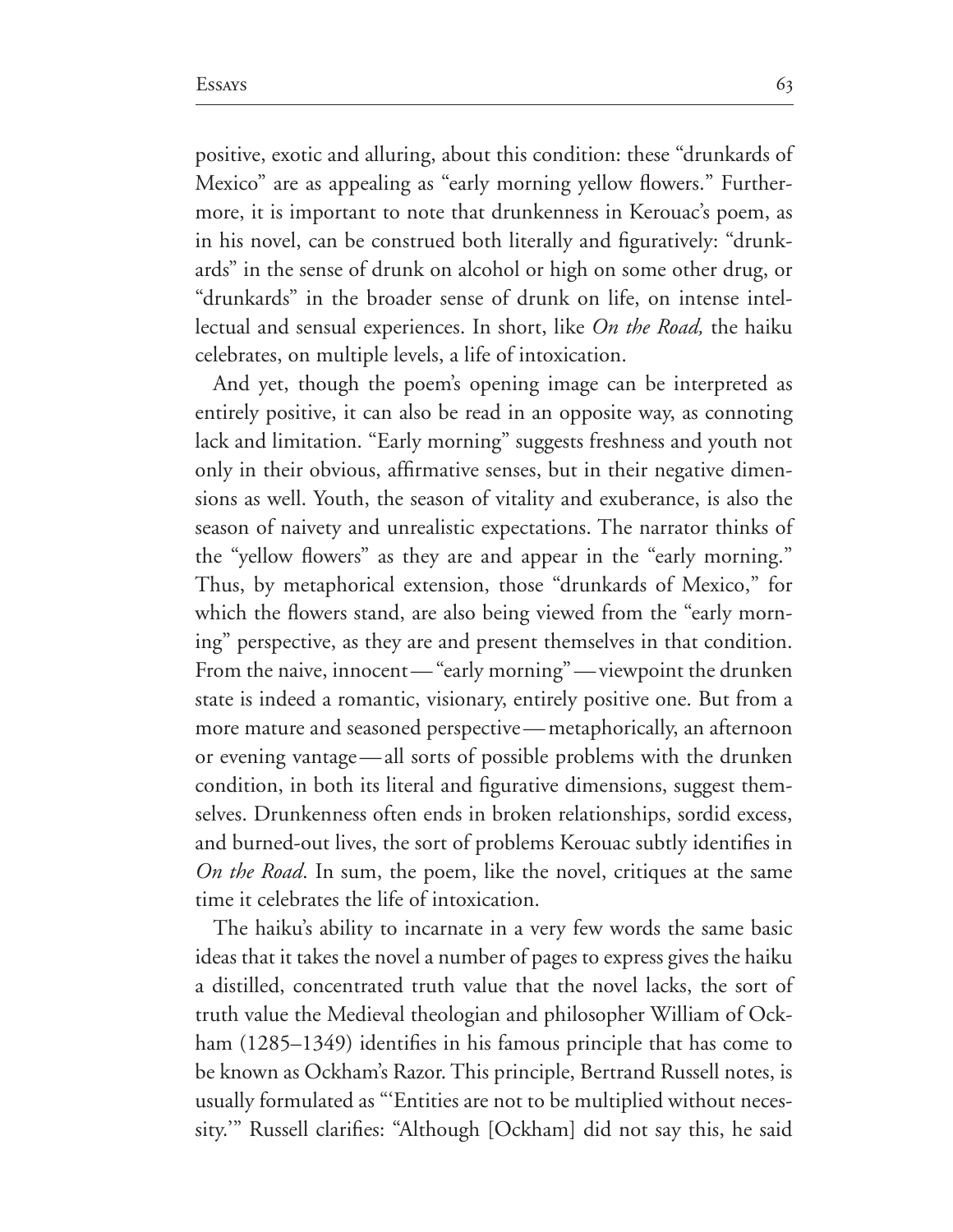something which has much the same effect, namely: 'It is vain to do with more what can be done with fewer"  $(472)$ . Other commentators have variously explained and drawn out the implications of Ockham's view in similar terms. Ockham's principle stipulates, Chris Rohmann argues, that "the fewer the assumptions necessary to explain something the better, or the simplest adequate explanation is usually the most reliable." Writes Rohmann: "The 'razor' is that means of simplifica tion, slicing away the superfluous in order to arrive at the crux of an idea" (283). Julian Baggini and Peter S. Fosl echo Rohmann in slightly different words. Ockham, they contend, values "the overall economy of an explanation: where two competing theories can both adequately explain a given phenomenon, the simpler of them is to be preferred. Hence, Ockham's razor is also known as the 'principle of simplicity'" (209). And as James Mannion sums it up, "Ockham's Razor, simply put, is the belief that when all things are considered, the simplest ex planation is the truest one"  $(50)$ .

Kerouac's haiku can be read as shaving away "the superfluous" in his novel. "Early morning yellow flowers" reduces the drunkenness theme, which it shares with *On the Road,* to that theme's "crux." Put in terms of Russell's formulation of Ockham's principle, the poem circumvents the vanity of doing "with more what can be done with fewer"; the haiku's achievement is that it uses ten words to convey the same idea it takes the novel thousands of words to express. That is to say, in Bag gini's and Fosl's language, "'the principle of simplicity'" is satisfied by the haiku. Haiku and novel may be viewed as analogous to "two com peting theories" that both "adequately explain a given phenomenon." The phenomenon being explained, on this analogy, is the drunkenness theme. Each text constitutes a theory of sorts—an explanation—of that theme in that each details and illuminates, illustrates and reflects upon, the theme in particular ways. Given its length, the haiku, obvi ously, is the simpler of these two explanations. This simpler explana tion may, in turn, be viewed as the "preferred" one precisely because of its economy, its ability artistically to transform and express Kerouac's ideas in the most succinct, essential terms possible. Or, in keeping with Mannion's articulation of Ockham's Razor, "the simplest explanation,"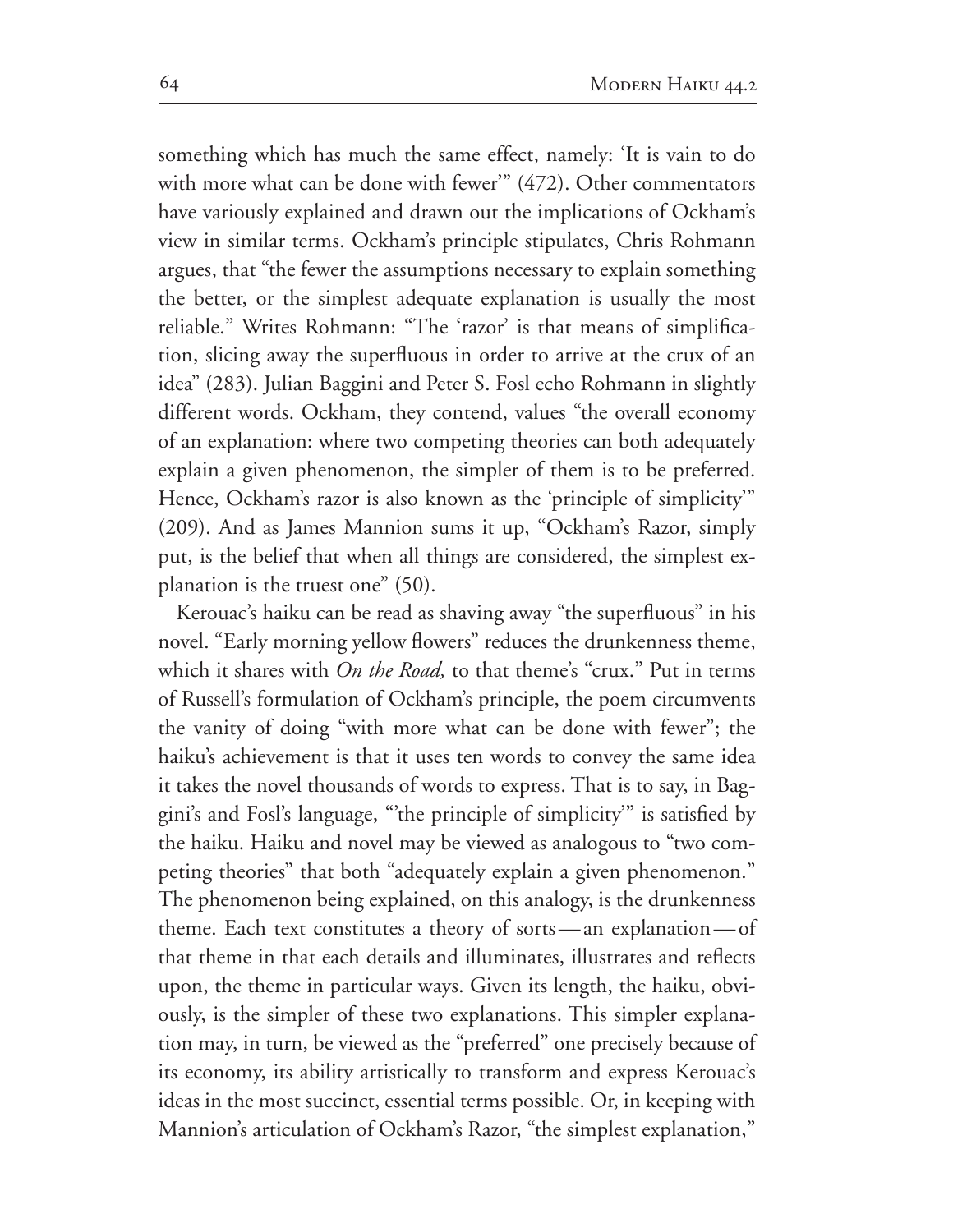the haiku, is "the truest" in that it renders the drunkenness theme, which it shares with *On the Road,* in its aesthetic and intellectual quiddity.

Ironically, the simpler artistic incarnation of the drunkenness theme is also the more complex in that it requires, in a fundamental sense, the more involved and imaginative reader response. Matthew M. Cari ello notes that Bruce Ross "reminds us that in haiku 'imagery and con tent are concretized to a bare suggestive minimum,' which necessitates a highly active engagement with the poem" (44). On the Road, with its many characters and its long and involved, meandering plot, specifies considerably more than the haiku does. The novel names and describes particular individuals who live out the drunkenness theme in specific ways, thereby restricting the possible permutations of that theme. And the narrator's extensive comments determine, both explicitly and implic itly, a well-defined, limited number of rewards and dangers of drunkenness. The haiku, on the other hand, forces the reader to flesh things out almost entirely for him or herself, necessitates a much wider range of personal inferences with respect to the drunkenness theme. For ex ample, to cite only the most obvious point in the haiku where reader participation is demanded, Kerouac's haiku, as earlier noted, juxtaposes two images—"early morning yellow flowers" and "the drunkards of Mexico" — without any commentary whatsoever. It is left completely up to the reader to work out the possible implied connections between these two images, connections from which the core of the poem's mean ing emerges. As Michele Root-Bernstein observes in relating haiku to Picasso's abstract paintings, "essence has much to do with leaving things out" (20). Kerouac's haiku leaves much out that his novel supplies; the haiku condenses the drunkenness theme to its essence, minimizing it in such stark terms as to require a greater, more active interpretive contribu tion on the part of the reader than does *On the Road.*

## $\overline{\text{III}}$

To maintain, as I have, that haiku can do things—incarnate ideas  $\perp$  in distinctive ways—that other literary genres cannot is certainly not to assert that this genre is, in an absolute sense, superior to all